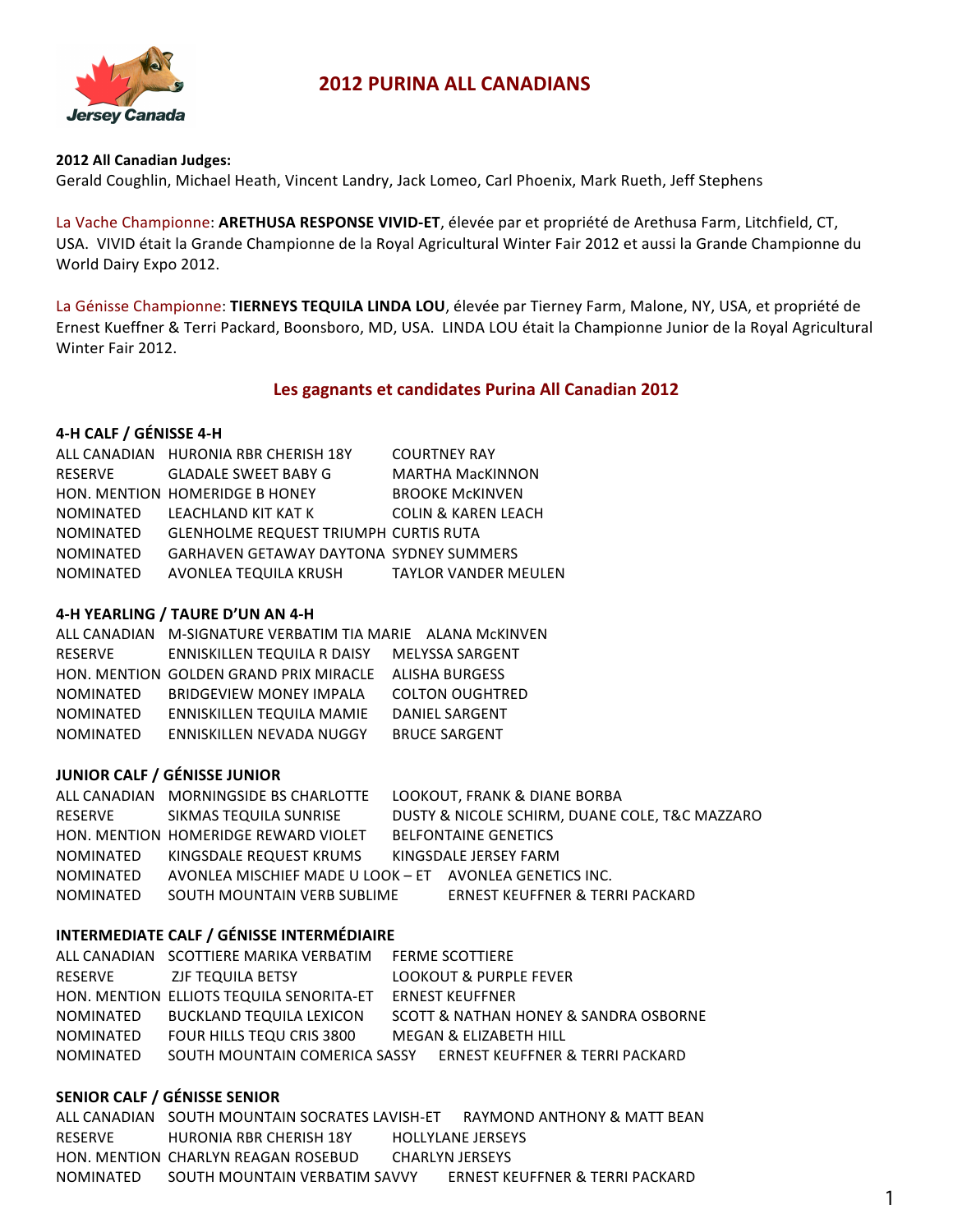NOMINATED AVONLEA GATOR KIMBER-ET AVONLEA GENETICS INC. NOMINATED LEACHLAND KIT KAT K COLIN & KAREN LEACH

## **SUMMER YEARLING / UN AN D'ÉTÉ**

|                  | ALL CANADIAN M-SIGNATURE VERBATIM TIA MARIE | <b>LOOKOUT &amp; FJS</b>                |
|------------------|---------------------------------------------|-----------------------------------------|
| RESERVE          | DRENTEX REAGAN SATIN                        | MICHAEL & MONIQUE BOLS                  |
|                  | HON, MENTION CHARLYN PERENNIAL TEQUILA NITE | CHARLYN JERSEYS & BRIAN WELDRICK        |
| <b>NOMINATED</b> | RONADA VIV PEGGY                            | <b>BELFONTAINE GENETICS</b>             |
| <b>NOMINATED</b> | PAULLOR CARRIER JUSTINA                     | PAUL & LORRAINE FRANKEN & MIKE SLEEGERS |
| <b>NOMINATED</b> | LOOKOUT AWAY ZENA                           | LOOKOUT FJS                             |

## **JUNIOR YEARLING / UN AN JUNIOR**

ALL CANADIAN TIERNEYS TEQUILA LINDA LOU ERNEST KUEFFNER & TERRI PACKARD & CALLUM MCKINVEN RESERVE RAPID BAY INDIANA GRACE RAPID BAY JERSEY FARM INC. HON. MENTION ENNISKILLEN TEQUILA R DAISY ENNISKILLEN JERSEYS NOMINATED CHARLYN TEQUILA'S EVIL CHARLYN JERSEYS NOMINATED AVONLEA REAGAN VENUS AVONLEA GENETICS INC. NOMINATED TJ CLASSIC MINISTER LEGACY LOOKOUT, PURPLE FEVER & GREG BOURNE

## **INTERMEDIATE YEARLING / UN AN INTERMÉDIAIRE**

|                  | ALL CANADIAN GOLDEN REAGAN EVONNA | <b>GLEN &amp; SHEILA BURGESS</b> |
|------------------|-----------------------------------|----------------------------------|
| RESERVE          | BUCKLAND BS BABYDOLL              | LOOKOUT & BUCKALND               |
|                  | HON. MENTION AVONELA CF SILK      | AVONLEA & CYBIL FISHER           |
| NOMINATED        | SELECT RESS MILINA                | <b>MAKER JERSEYS</b>             |
| <b>NOMINATED</b> | RJF EXCITATION CHARISMA           | ROBERT JARRELL                   |

### **MILKING YEARLING / UN AN EN LACTATION**

ALL CANADIAN MILO V R SUMMER-ET AVONLEA GENETICS & TOM BREAKELL RESERVE RJF UNIQUE ONTIME MARATHON-ET ROBERT JARRELL & UNIQUE STOCK FARM HON. MENTION JOELEEBETH HG KATIE KARMA JOELEEBETH FARM & ERNEST KUEFFNER NOMINATED SCOTTIERE TALINA MAX FERME SCOTTIERE NOMINATED LOOKOUT JADE ALICE LOOKOUT NOMINATED DUTCHOLM EXCITATION LUCITA JIM & CATHY MASON

### **JUNIOR TWO YEAR OLD / DEUX ANS JUNIOR**

|                  | ALL CANADIAN ARETHUSA ONTIME VOGUE-ET | PLEASANT NOOK & WHISKEY RIVER        |
|------------------|---------------------------------------|--------------------------------------|
| RESERVE          | OAKFIELD AMEDEO VANITY-ET             | <b>BELFONTAINE GENETICS</b>          |
|                  | HON. MENTION ENNISKILLEN BV SUZY      | <b>ENNISKILLEN JERSEYS</b>           |
|                  | NOMINATED LOOKOUT BLACKSTONE TREASURE | LOOKOUT & FJS                        |
| <b>NOMINATED</b> | LOOKOUT REAGAN GLO                    | LOOKOUT. RAPID BAY & COURTNEY MCLEAN |
| NOMINATED        | <b>PAULLOR GILLER RILEE</b>           | <b>PAUL &amp; LORRAINE FRANKEN</b>   |

# **SENIOR TWO YEAR OLD / DEUX ANS SENIOR**

|           | ALL CANADIAN PAGE CREST EXCITATION KARLIE PIGGOT, MARTIN & EATON |                                                           |
|-----------|------------------------------------------------------------------|-----------------------------------------------------------|
| RESERV    | MARYNOLE EXCITE ROSEY                                            | <b>ERNEST KUEFFNER</b>                                    |
|           | HON, MENTION LOOKOUT IATOLA GLORIA-ET                            | LOOKOUT & FJS                                             |
| NOMINATED | RATLIFF MINISTER RUTHIE-ET                                       | AVONLEA GENETICS INC. & NELSON EDUARDO ZIEHLSDORFF        |
| NOMINATED | <b>VOIGTSCREST ATTITUDE</b>                                      | AVONLEA GENETICS, CYBIL FISHER, PATTY JONES & TIM STARING |
| NOMINATED | RAPID BAY SOCRATES RUFFLE                                        | RAPID BAY JERSEY FARM                                     |

# **JUNIOR THREE YEAR OLD / TROIS ANS JUNIOR**

ALL CANADIAN SOUTH MOUNTAIN R MASTER JAMAICA ARETHUSA FARM RESERVE HIDDEN DREAM CONNECT MICKY-ET BRIDON FARMS INC. HON. MENTION BLUE STAR OLLY-ET FERME SCOTTIERE NOMINATED RJF'BLACKSTONE'ILLUSION ROBERT'JARRELL